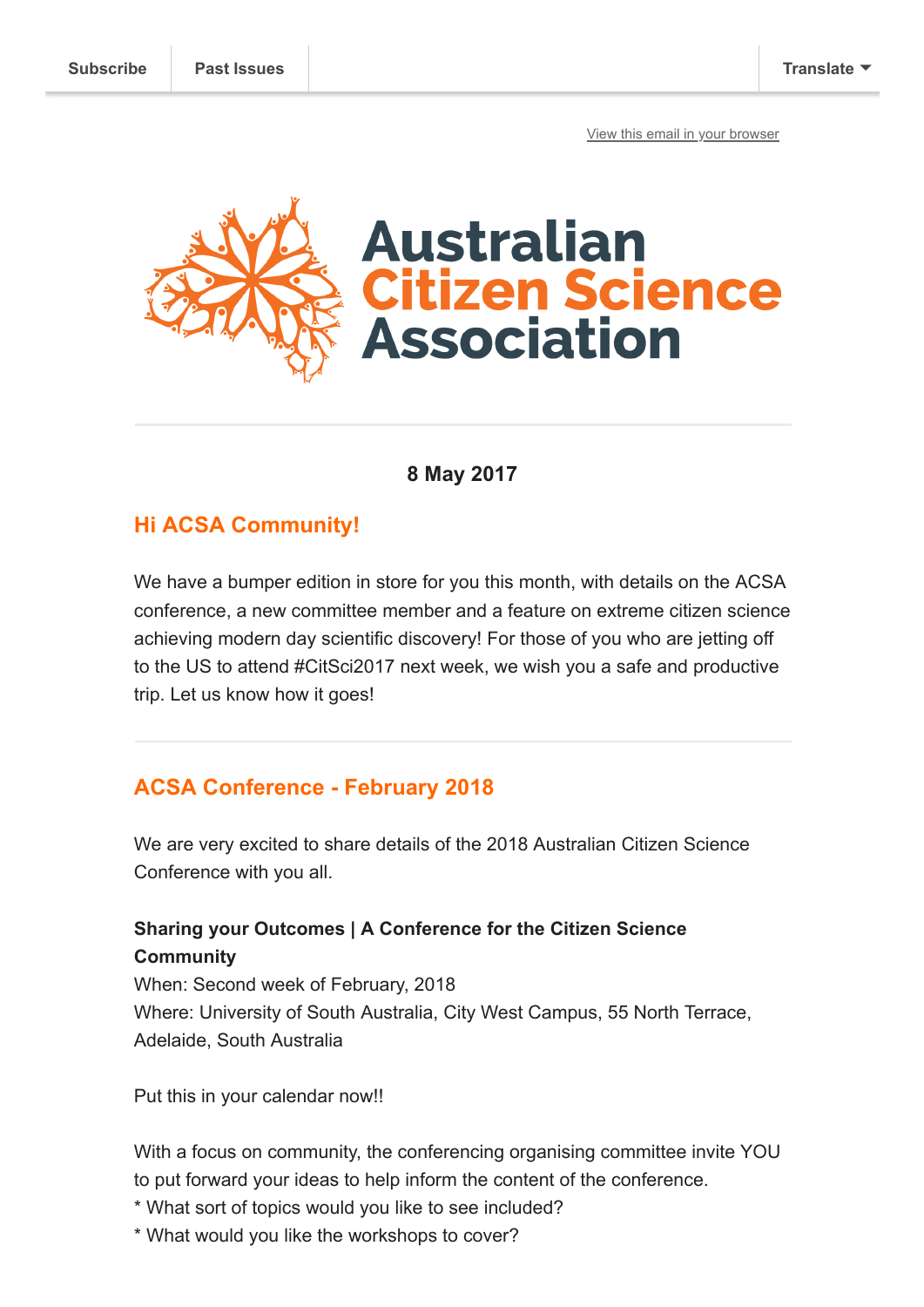1-2 minutes of your time, promise!) Your input will greatly assist us in putting together a conference that is relevant to our community. Please click [here](https://goo.gl/forms/QNFAiu5PDT9THnI23) to complete the survey.

We have put to get together a [short survey](https://goo.gl/forms/QNFAiu5PDT9THnI23) which we love  $y$  fill only take  $y$  fill only take  $y$ 

#### **Jennifer Loader joins the ACSA Management Committee**

With such a busy year ahead and so many exciting things happening, ACSA's management committee thought it would be great to have another pair of helping hands on board. So, we decided to invite a new General Member to join our committee! To inform this invitation we referred back to the results of the General Member election at last November's AGM, and invited the two nominees (who were tied for third place in the General Member votes) to join our team. At this stage one person has accepted, and we are thrilled to have Jenn Loader on board. Welcome Jenn! You can read a short bio about Jenn below.

Inspired by her first Indo-Pacific experience in Palau, Jenn moved to Australia to pursue a career that unites science and education to support healthy oceans. As Director [of Programs & Partnerships for Reef](https://apac01.safelinks.protection.outlook.com/?url=http%3A%2F%2Fwww.reefcheckaustralia.org%2F&data=02%7C01%7CAmy.Slocombe%40austmus.gov.au%7Cfba89eec058b4afca90208d492f3c91f%7C6ee75868f5d64c8cb4cda3ddce30cfd6%7C0%7C0%7C636295023144263870&sdata=SumRa1cYIhOfsZAhMJBOwfpQAW7lhvFFC85UNfJPaTY%3D&reserved=0) Check Australia, she works with a diverse volunteer and partner network to implement communitybased reef research using a globallystandardised methodology.



As Coordinator for the [Great Barrier Reef Citizen Science Alliance](https://apac01.safelinks.protection.outlook.com/?url=http%3A%2F%2Fwww.greatbarrierreefcitizenscience.org.au%2F&data=02%7C01%7CAmy.Slocombe%40austmus.gov.au%7Cfba89eec058b4afca90208d492f3c91f%7C6ee75868f5d64c8cb4cda3ddce30cfd6%7C0%7C0%7C636295023144263870&sdata=RS6EYIxeaynPcsv%2F%2FEUC6g1gfJmQuXiVUaclE4zl5wE%3D&reserved=0), she supports 12 coastal and marine citizen science member groups to foster collaborative strategies that enhance positive citizen science outcomes for the Reef. She believes in the power of citizen science to unlock practical grassroots solutions to environmental challenges. Jenn is based in Brisbane.

#### **Extreme Citizen Science delivers "Vanessa"**

ACSA's very own Paul Flemons recently lead an Australian Museum expedition to Balls Pyramid, the tallest volcanic stack in the world at 560 metres high, to hunt for signs of one of the world's rarest creatures. The Lord Howe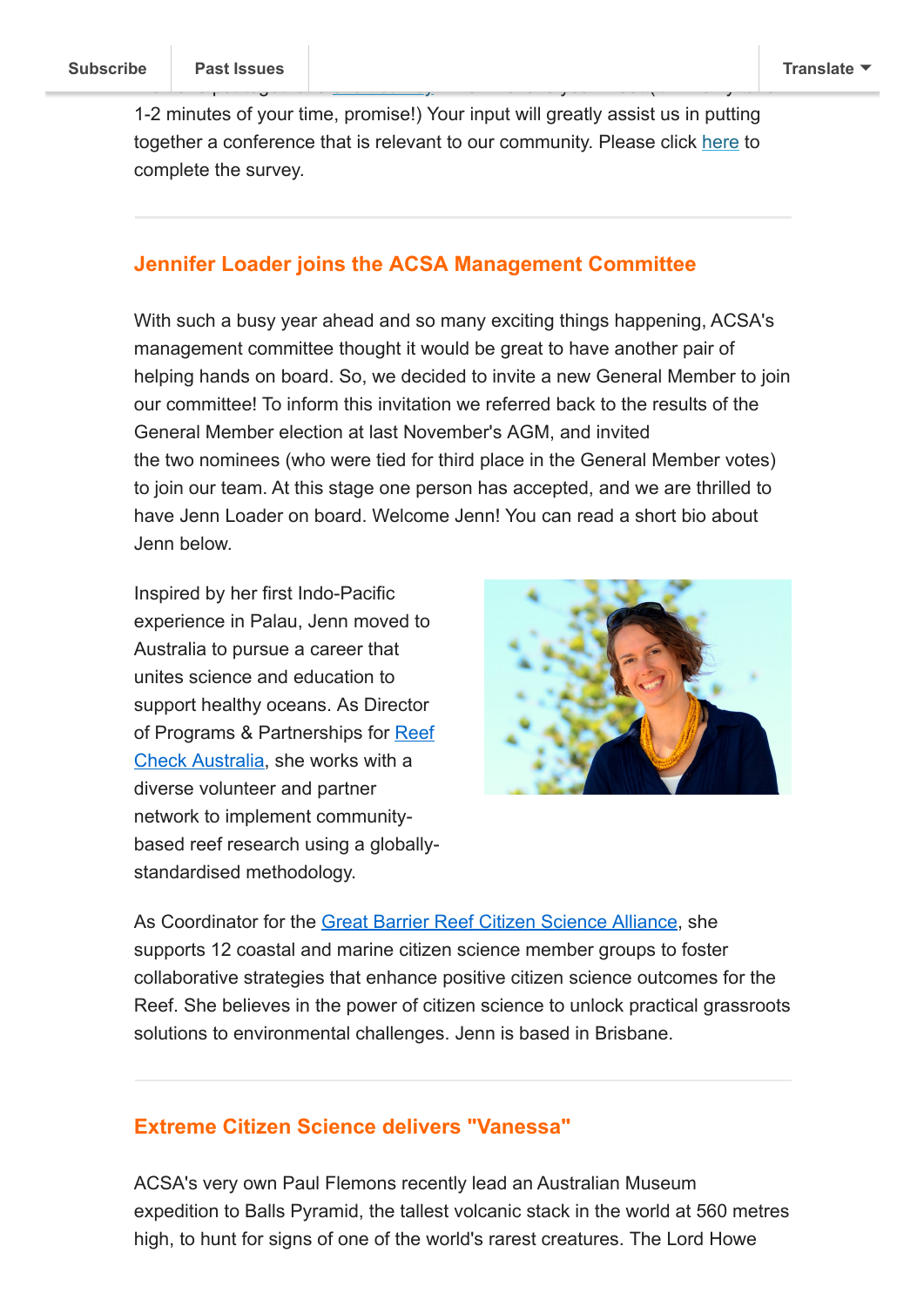ago. Among Paul's expedition team were six volunteer climbers whose job it was to search for the elusive phasmid on melaleuca bushes high up on the sheer cliff face of Ball's Pyramid...at night! Suspended on ropes, in the dark, with sheer vertical drops of 400m beneath them, scrabbling in the scrub and dirt for the nocturnal stick insect - this was extreme citizen science at its best!

extinct, before being discovered by chance on Ball's Pyramid several decades

In a great result for the Australian Museum and citizen science, a total of 17 phasmids were found across the island, and a pregnant female phasmid named "Vanessa" after the climber who found it - will join a captive breeding program at Melbourne Zoo designed to bring the species back from the brink of extinction.

Congratulations to Paul and your team on a fantastic expedition. You can read the full story on SMH online [here](http://www.smh.com.au/interactive/2017/Riddle-in-the-Pacific/).



The Lord Howe Island phasmid

### **Not so Flickr-some?**

So it appears our shout-out for some of your awesome citizen science photos may not have hit home. Our Flickr request fell flat! We would love to know why, and hope you can take a minute to let us know so we can try and hit the mark next time.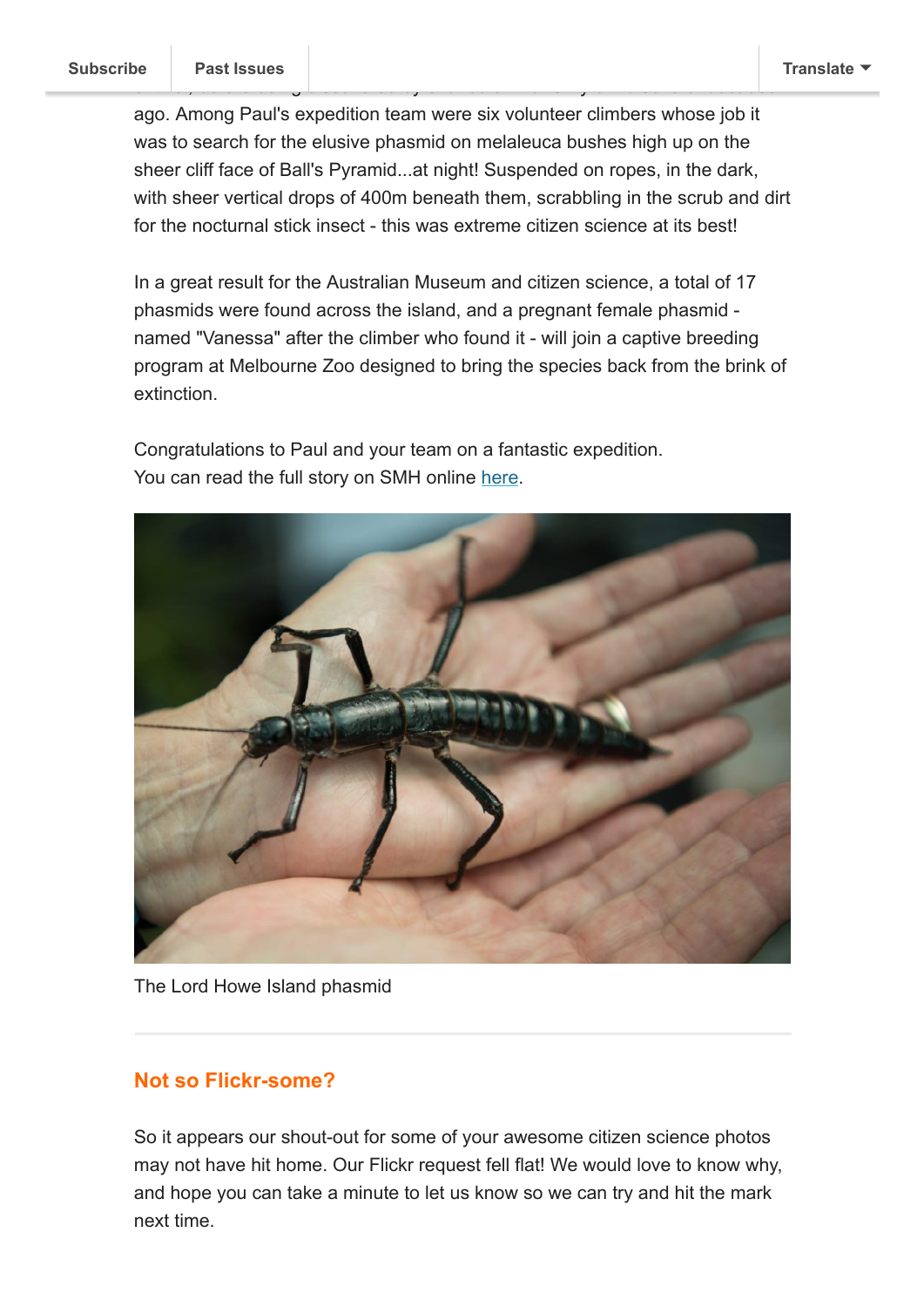your pics to [info.acsa01@gmail.com\)](mailto:info.acsa01@gmail.com)

- \* Would you prefer not to share your photos?
- \* How can ACSA do this better?

We would love your feedback as to why the Flickr idea didn't work; please let Amy know via [info.acsa01@gmail.com](mailto:info.acsa01@gmail.com).

If you do have some photos to share (and we'd love to see them) you can either send them by email or upload here **[Australian Citizen Science Projects](https://www.flickr.com/groups/citscioz/)**.

### **Project Finder Reminder & New User Guide**

Who has checked out the updated [Citizen Science Project Finder](http://biocollect.ala.org.au/acsa) yet? Has anyone uploaded their project? If you haven't visited the site yet, it's an amazing resource that you should definitely become familiar with. To help you navigate the site Peter Brenton from ALA has put together a comprehensive User Guide which can be downloaded from here: [https://biocollect.ala.org.au/acsa/home/gettingStarted.](https://biocollect.ala.org.au/acsa/home/gettingStarted)

Do you manage a project? Add yours to the finder today! Are you looking to get involved in citizen science? Give the finder a search! Feel free to share your thoughts about the finder and what you are hopeful to see in the future by emailing Amy at [info.acsa01@gmail.com.](mailto:info.acsa01@gmail.com)

#### **National Science Statement 2017**

Did you see the Government's newly released [National Science Statement](http://www.science.gov.au/scienceGov/NationalScienceStatement/index.html)? It is great to see our leaders recognising the importance of Australians being ENGAGED IN and ENRICHED by science, and acknowledging the central place that science plays in Australian society and in our future. A big tick for citizen science right there!

You can read the Statement [here](http://www.science.gov.au/SCIENCEGOV/NationalScienceStatement/index.html).

**Please consider helping spread the word about ACSA by sharing this newsletter with people engaged in citizen science! Thank you for your continued support and interest in ACSA.**